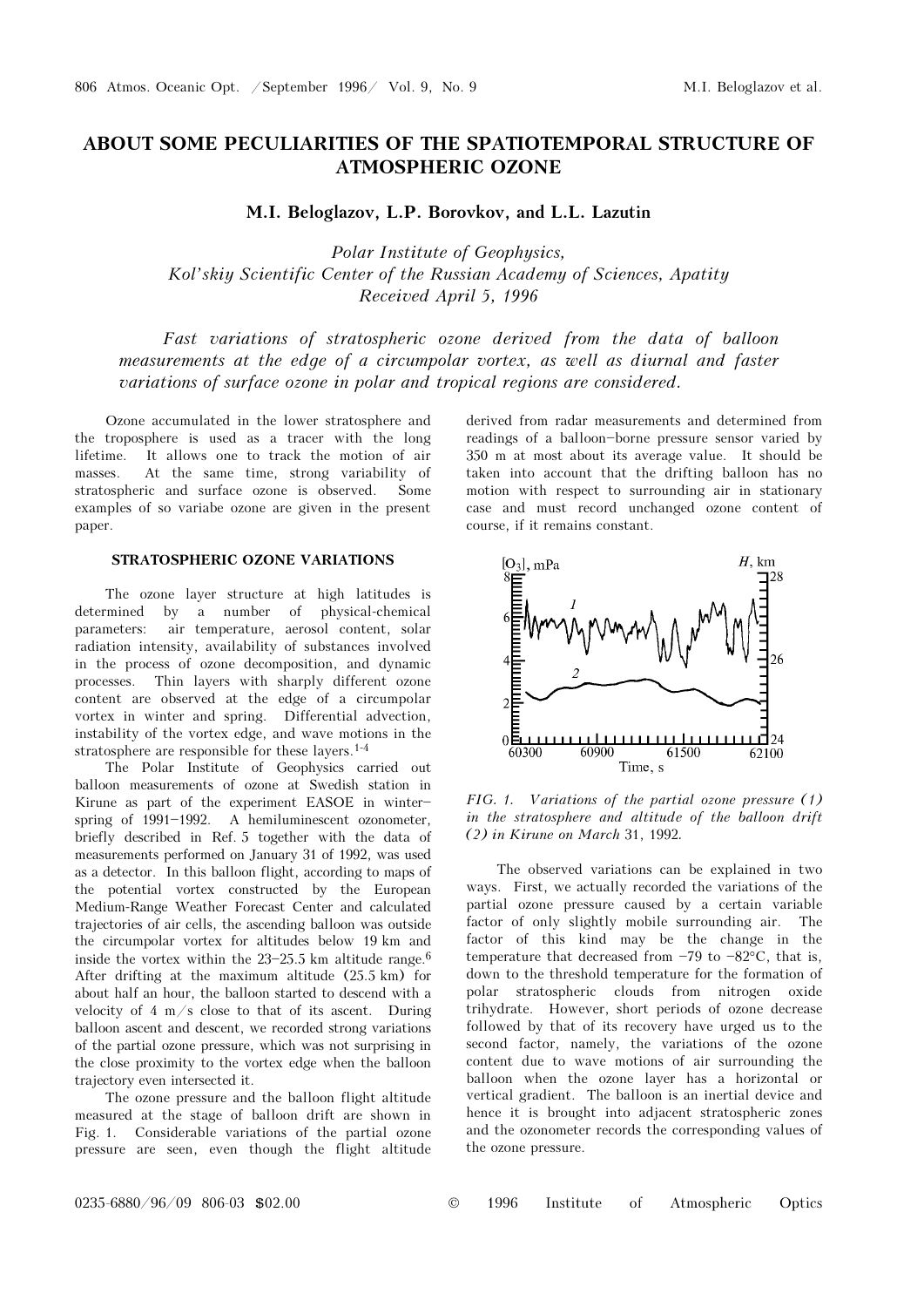#### SURFACE OZONE VARIATIONS

## 1. Fast variations and pulsations in the tropics

As known, ozone is the secondary pollutant in the troposphere formed by photochemical reactions in which nitrogen oxides, hydrocarbons, and other compounds are involved. These substances are basically of anthropogenic origin. The bulk of the experiments on the anthropogenic effect on surface ozone was performed at mid-latitudes of the northern hemisphere. It was found that the temperature increase and the enhanced concentration of nitrogen oxides led to intensive formation of ozone in the surface layer of the atmosphere and increased probability of ozone smog formation.

The number of measurements in polar regions is much less. Therefore, it is of great interest to elucidate how strong is the urbanistic effect of an individual city on the surface ozone concentration at high latitudes and to compare it with measurements in the tropics of the southern hemisphere.

The Polar Institute of Geophysics (PIG) performed measurements of the surface ozone concentration in collaboration with the Vatagin Institute of Physics at the University of Campinas,  $S_{40}^{\gamma}$ Paulo, Brazil in 1993. The measurements were carried out with a hemiluminescent ozonometer, developed at the PIG, for half a year. Half the measurement period fell within the dry period and its latter part fell within the pluvial period. Main results of this work were published in Ref. 5. We mention here only two of them. First, in this industrial state of Brazil, like in the industrial northern hemisphere, the marked increase of the ozone concentration of anthropogenic origin was often encountered accompanied with smog puffs, in which the photochemical ozone generation took place,<sup>7</sup> being formed as a result of industrial emissions and mass burning out of dead wood and sugar cane before harvesting. Second, a broad spectrum of temporal variations of the surface ozone concentration was revealed in the process of continuous computercontrolled data recording every one second. Examples of the temporal behavior of the surface ozone concentration given below were obtained in the suburbs of Campinas.

Figure 2 illustrates the diurnal behavior of the ozone concentration (one-minute averages) in the pluvial period. The first two sharp decays of concentration after 13 h, LT coincide with the start and intensification of a tropical shower. Further the direct dependence disappears: ozone variations observed after 18 h, LT do not coincide with the change in the meteorological situation. The dips in the dependence of the surface ozone concentration appeared from day to day without precipitation and visible change of the atmospheric conditions. The evening decay of the ozone concentration was often sharp and nonmonotonic by its nature. In addition to slow variations with a period of  $5-10$  min seen in Fig. 2, faster pulsations with a period of about one minute are also seen typical of solar days with the enhanced ozone concentration. Spectral analysis of a large number of analogous episodes did not reveal any dominant frequency or several frequencies. Several maxima were recorded between 50 and 400 s. As a rule, the interval between 100 and 200 s was more pronounced.



FIG. 2. Diurnal behavior of the ozone concentration at the station Campinas, Brazil on September 9, 1993.

Fig. 3 shows the examlpe of registergram segments and corresponding periodograms obtained by the Lomb-Scargle least-squares method in Zhang version. $8$ 



FIG. 3. At the left: two examples of recording of fast variations of the ozone concentration at the station Campinas. Data sampling period is 1 s. Measurement period is 400 s. At the right: periodograms for these records.

Sites of recording were changed several times, but the fine temporal structure remained unchanged. For this reason we abandoned the hypothesis that a local